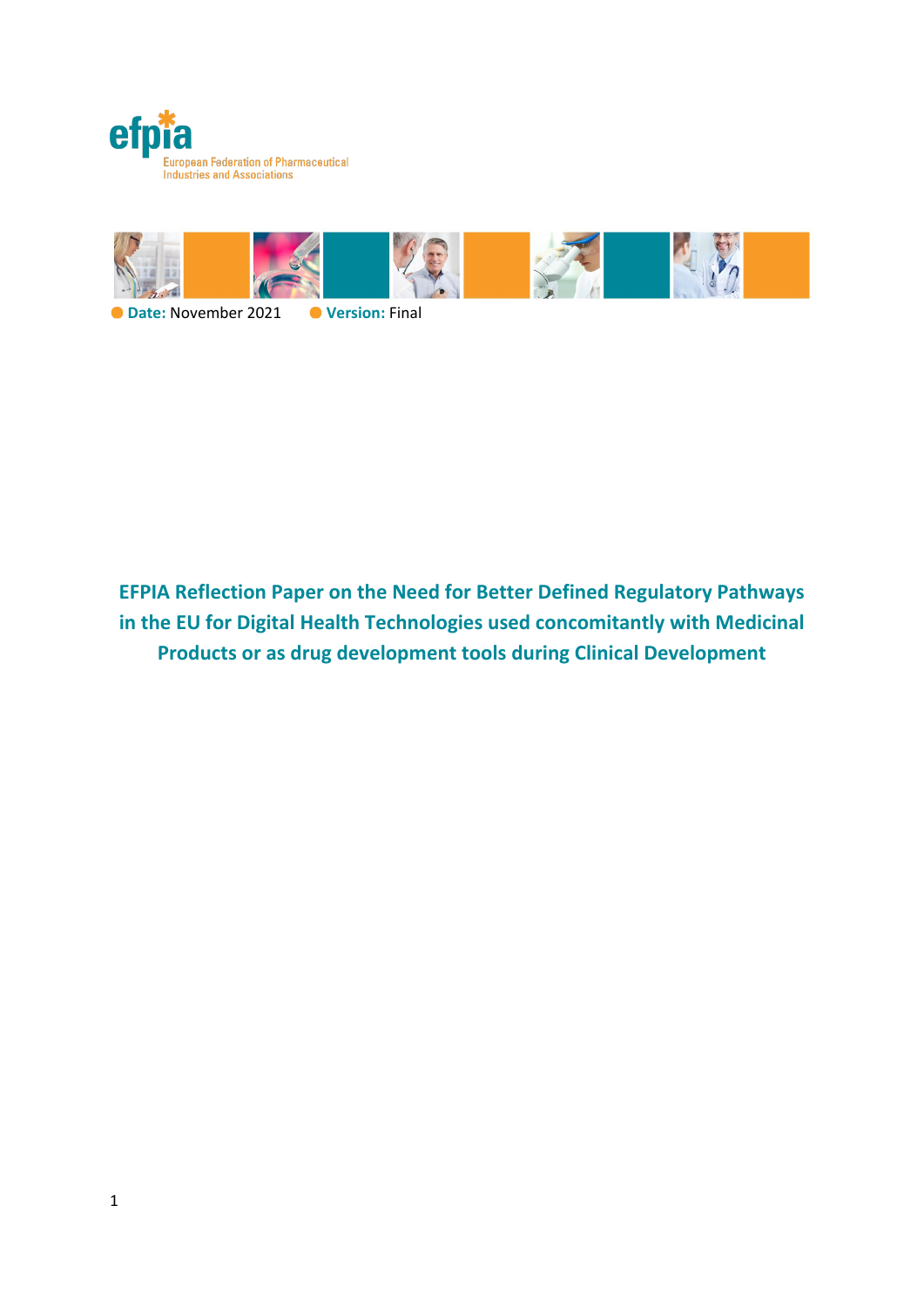# Table of Contents

| 1.                                                                                                   |                                             | Glossary                                                                               |                                                                                   |                |  |  |  |
|------------------------------------------------------------------------------------------------------|---------------------------------------------|----------------------------------------------------------------------------------------|-----------------------------------------------------------------------------------|----------------|--|--|--|
| 2.                                                                                                   | <b>Executive summary</b>                    |                                                                                        |                                                                                   |                |  |  |  |
| 1.                                                                                                   |                                             | <b>Introduction</b>                                                                    |                                                                                   | 6              |  |  |  |
|                                                                                                      | 1.1.                                        | Potential of digital health technologies in drug development and for improving routine |                                                                                   |                |  |  |  |
|                                                                                                      |                                             | patient care                                                                           |                                                                                   |                |  |  |  |
|                                                                                                      | 1.2.                                        |                                                                                        | Different legal frameworks and regulatory pathways                                | $\overline{7}$ |  |  |  |
|                                                                                                      | 1.3.                                        |                                                                                        | Different scenarios for CE-marking of MDSW and purpose of use                     | 8              |  |  |  |
|                                                                                                      | 1.4.                                        |                                                                                        | New EU risk classification rule for MDSW                                          | 8              |  |  |  |
| Combined scientific advice: Integrated technologies require an integrated and<br>1.5.                |                                             |                                                                                        |                                                                                   |                |  |  |  |
| collaborative pathway                                                                                |                                             |                                                                                        |                                                                                   |                |  |  |  |
| 2.                                                                                                   |                                             |                                                                                        | The use of digital technologies during the clinical development                   | 9              |  |  |  |
|                                                                                                      | 2.1.                                        |                                                                                        | A digital development tool that is not a medical device ('consumer grade')        | 11             |  |  |  |
|                                                                                                      |                                             | No expected impact on the future Marketing Authorisation Application<br>2.1.1.         |                                                                                   | 11             |  |  |  |
|                                                                                                      |                                             |                                                                                        | 2.1.2 An impact on the future Marketing Authorisation Application can be expected | 11             |  |  |  |
|                                                                                                      | 2.2.                                        |                                                                                        | The digital health technology tool is a medical device                            | 13             |  |  |  |
| The medical purpose in the trial falls within the intended use of the medical device<br>2.2.1.<br>13 |                                             |                                                                                        |                                                                                   |                |  |  |  |
|                                                                                                      | 2.3                                         |                                                                                        | The digital health technology qualifies as an investigational medical device      | 14             |  |  |  |
|                                                                                                      | 3.1 Evidence generation (development phase) | 16                                                                                     |                                                                                   |                |  |  |  |
|                                                                                                      | 3.2.                                        |                                                                                        | <b>Approval pathways</b>                                                          | 16             |  |  |  |
|                                                                                                      |                                             |                                                                                        | 3.3. Life-cycle management of co-labelled products                                | 17             |  |  |  |
|                                                                                                      | List of references<br>19<br>4.              |                                                                                        |                                                                                   |                |  |  |  |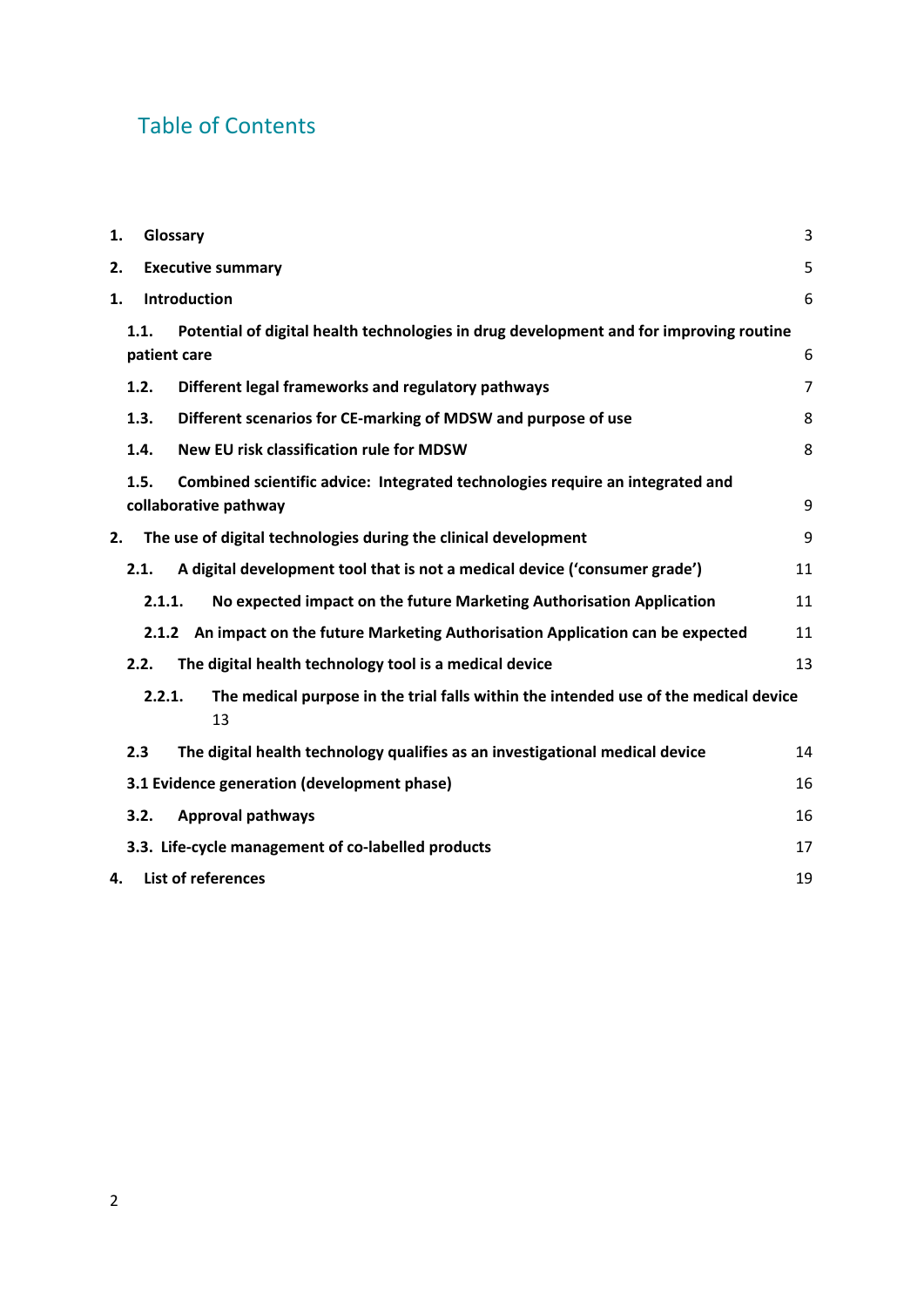#### <span id="page-2-0"></span>1. Glossary

Definitions related to digital technologies used in healthcare are still evolving; therefore, the terms presented in this glossary may change over time to reach harmonisation across stakeholders and Health Authorities. Most of the below glossary is aligned with the European Medicines Agency (EMA) Questions and Answers: Qualification of digital technology-based methodologies to support approval of medicinal products, the Medical Device Regulation (EU) 2017/745 or the International Medical Device Regulators Forum (IMDRF) definitions, as indicated. For the purpose of this paper, the definitions below are used; references and modifications thereof are indicated.

**Digital Biomarker:** A digital biomarker is a defined characteristic that is used as an indicator of biological, pathological process or response to an exposure or an intervention that is derived from a digital measure. The clinical relevance is established by a reliable relationship to an existing, validated endpoint.<sup>1</sup>

**Digital Endpoint**: a precisely defined variable intended to reflect an outcome of interest that is statistically analysed to address a research question that is derived from, or includes, a digital measurement. Digital endpoints can be based on clinical outcome assessments or reliable relationship with existing clinical outcome can be established). $1$ 

**Digital Health Technology (DHT)**: is here defined as an electronic method, system, product, or process that generates, stores, displays, processes and/or uses data within a healthcare setting. Examples of digital technologies include hardware (e.g., wearable sensors used as biometric monitoring technologies, VR headsets, digitally enabled drug delivery devices), advanced analytics (e.g., algorithms, artificial intelligence, machine learning, sophisticated computation) and cloud services (e.g., storage, computing, and data processing), and software (e.g., mobile medical applications, software as a medical device). **<sup>2</sup>**

A DHT subset is used as diagnostics, therapeutics, or adjuncts to medical products (devices, drugs, and biologics). They may also be used to develop or study medical products and monitor disease*.* 

**Digital Measure:** an objective, quantifiable measure of physiology and/or behaviour collected and measured through digital tools.1

**Electronic Clinical Outcome Assessment (eCOA**): an eCOA is a quantifiable measure used as a measure of how patients feel, function, or survive that is derived from a digital measure (*digital measure*). The clinical meaning is established de novo. Clinical outcomes can be assessed through a report by a clinician, a patient, a non-clinician observer or through an active performance-based assessment or passive monitoring of patient behaviour or performance<sup>1.</sup>

**Intended Purpose/Intended Use**: the use for which a device is intended according to the data supplied by the manufacturer on the label, in the instructions for use or in promotional or sales materials or statements and as specified by the manufacturer in the clinical evaluation**<sup>3</sup>**

**In-Vitro Diagnostics Regulation (IVDR):** Regulation (EU) 2017/746 of the European Parliament and of the Council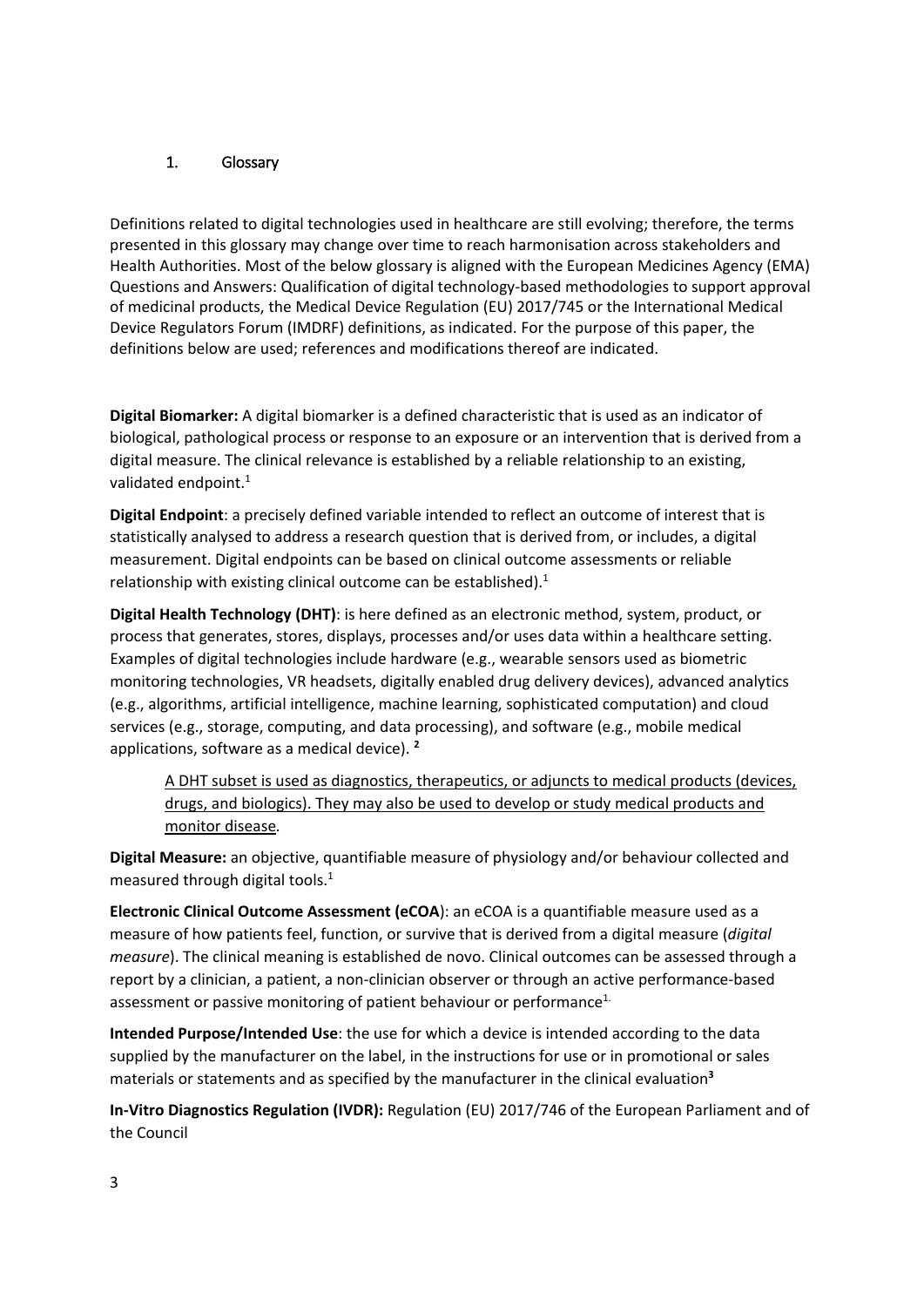**Medical Device:** means any instrument, apparatus, appliance, software, implant, reagent, material, or other article intended by the manufacturer to be used, alone or in combination, for human beings for one or more of the following specific medical purposes:

- − diagnosis, prevention, monitoring, prediction, prognosis, treatment or alleviation of disease,
- − diagnosis, monitoring, treatment, alleviation of, or compensation for, an injury or disability,
- − investigation, replacement or modification of the anatomy or of a physiological or pathological process or state,
- − providing information by means of in vitro examination of specimens derived from the human body,

and which does not achieve its principal intended action by pharmacological, immunological or metabolic means, in or on the human body, but which may be assisted in its function by such means, including organ, blood and tissue donations,  $[...]^3$ 

**Medical Device Regulation (MDR)**: Regulation (EU) 2017/745 of the European Parliament and of the Council

**Medical Device Software (MDSW)**: Medical device software is software that is intended to be used, alone or in combination, for a purpose as specified in the definition of a "medical device" in the Medical Devices Regulation or In Vitro Diagnostic Medical Devices regulation.

[An alternative, partly overlapping, term in use is '**Software as a Medical Device (SaMD)**' which is defined by the International Medical Device Regulators Forum (IMDRF) as software intended to be used for one or more medical purposes that perform these purposes without being part of a hardware medical device. **<sup>4</sup>** , which is also used in MEDDEV 2.1/6.] **<sup>5</sup>**

**4** [IMDRF Software as A Medical Device, Definition](http://www.imdrf.org/docs/imdrf/final/technical/imdrf-tech-131209-samd-key-definitions-140901.pdf)

**<sup>1</sup>** [EMA Q&A Qualification of digital technology-based methodologies to support approval of medicinal products,](https://www.ema.europa.eu/en/documents/other/questions-answers-qualification-digital-technology-based-methodologies-support-approval-medicinal_en.pdf)

**<sup>2</sup>** [Biopharmaceutical Digital Health Lexicon](https://www.phrma.org/-/media/Project/PhRMA/PhRMA-Org/PhRMA-Org/PDF/P-R/PhRMA-Digital-Health-Lexicon.pdf)

**<sup>3</sup>** Regulation (EU) 2017/745 of the European Parliament and of the Council of 5 April 2017

**<sup>5</sup>** [Guidelines on the qualification and classification of standalone software used in healthcare within the regulatory framework of medical](https://ec.europa.eu/docsroom/documents/17921/attachments/1/translations/en/renditions/native)  [devices](https://ec.europa.eu/docsroom/documents/17921/attachments/1/translations/en/renditions/native)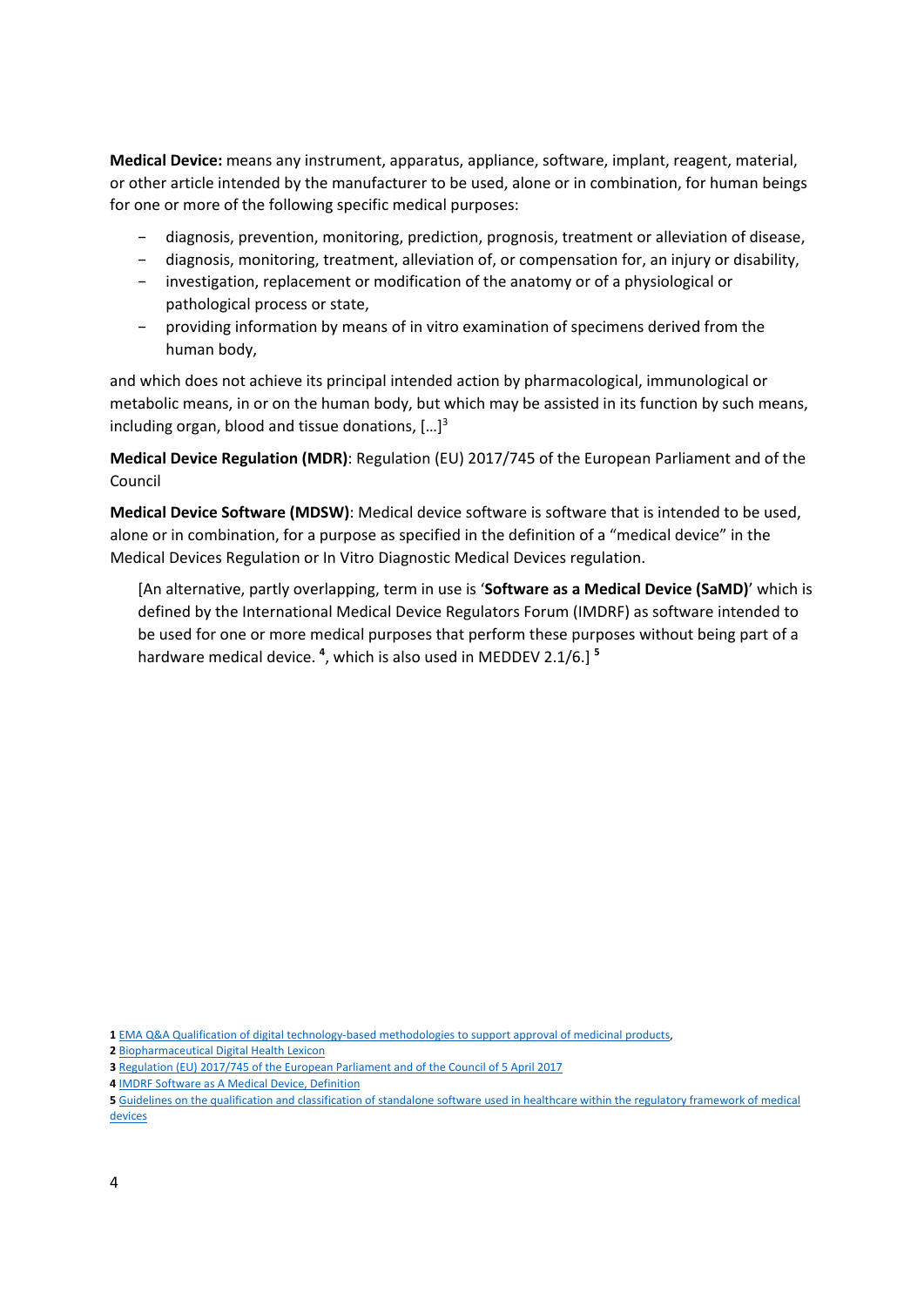### <span id="page-4-0"></span>2. Executive summary

The evolution of Digital Health Technologies (referred to hereafter as DHTs) in the development of new medicines has the potential to advance research in healthcare, facilitate patient-centred drug development and increase the value proposition of medicinal products. Ultimately, the increased use of digital health technologies (DHTs) will help to improve patient care. The current complexity of the regulatory pathways for DHTs in the EU is leading to Europe being less attractive to develop these innovations, whether DHTs used as drug development tools in clinical studies or when used together with medicinal products or investigational medicinal products for a medical purpose.

The reflection paper covers DHTs used to support the development of a medicinal product as well as those to be placed on the market as a supplement to, or used concomitantly with, a medicinal product. In the different scenarios, and depending on the intended use, the digital technologies may fall under the definition of a medical device or not (i.e. a consumer grade DHT).

This reflection paper puts forward an EFPIA perspective on key uncertainties and hurdles faced by developers, regarding:

- $\circ$  use of Digital Health Technologies in drug development to advance early-stage research and support evidence generation for regulatory assessment
- o Verification and validation requirements
- $\circ$  Preparation of clinical trial applications for protocols that include both an investigational medicinal product and an investigational DHT (or consumer grade DHT)
- o Challenges in classification of medical device software under Rule 11 of MDR
- $\circ$  Navigation through the regulatory approval pathways for concomitant use of medicines and digital health tools in the European Union

#### *In summary, EFPIA calls for:*

#### A. **An integrated consultation platform**

A platform for continuous, iterative dialogue between the sponsors, EMA, competent authorities for devices and medicines and the notified bodies which would allow timely advice on:

- o Use of Digital Health Technologies in drug development to advance early-stage research and support evidence generation regulatory assessment including development and validation of novel digital endpoints. The need for a continuous, iterative dialogue between the sponsors, EMA, competent authorities and the notified bodies during the development of novel digital endpoints is already recognised by EMA.
- $\circ$  Concomitant use of the medicinal product and a DHT in routine clinical practice, including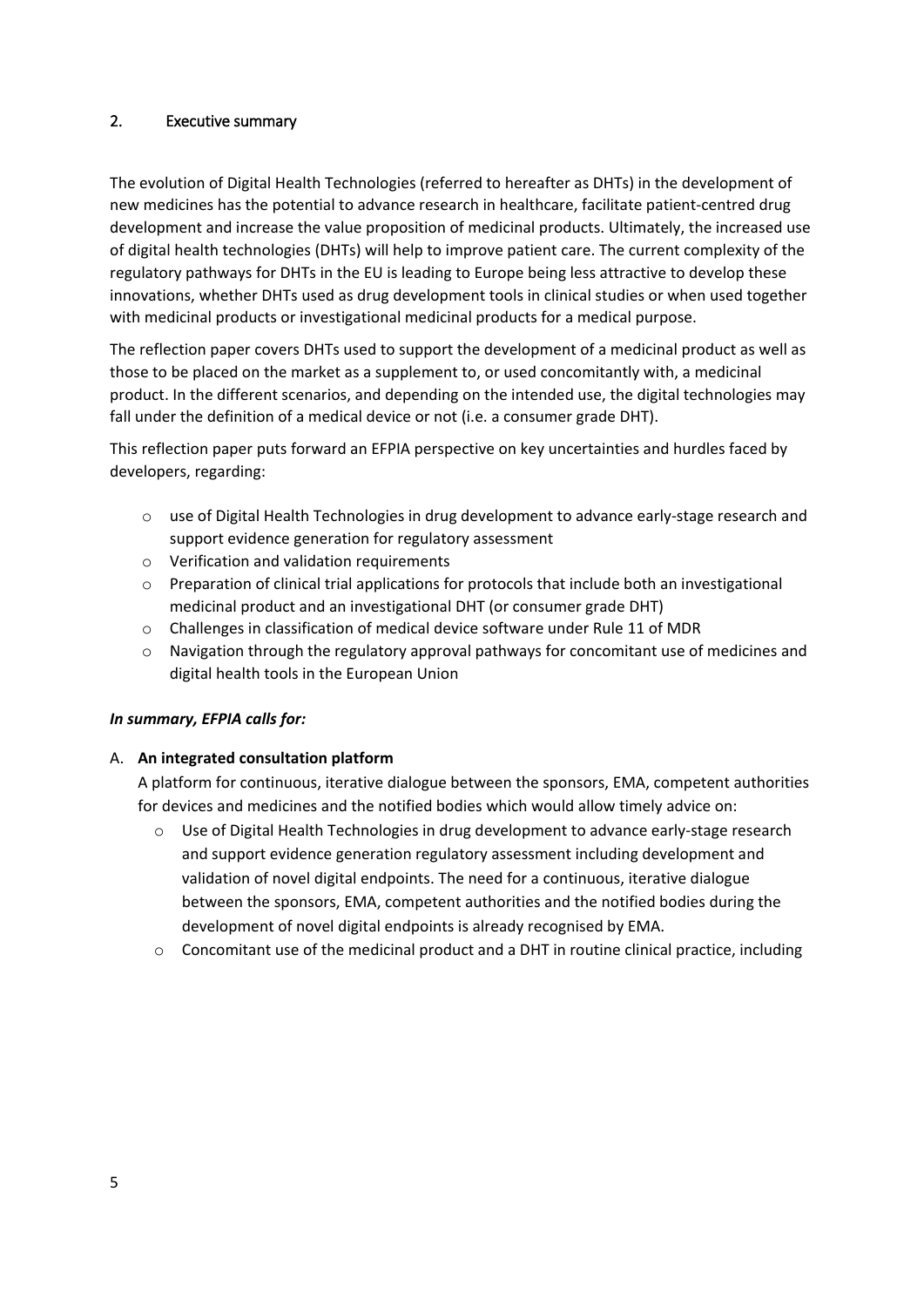advice on required evidence to support claims in the product information.

#### **B. Integrated review pathways covering the entire lifecycle**

The concept of an integrated review process in the EMA 2025 Regulatory Science Strategy (EMA 2025 RSS) and the Joint EMA/HMA Network Strategy to 2025, is strongly supported by EFPIA. Assessment pathways should clearly designate review tasks/remits for medicines- and device regulators and align on timelines for the following regulatory reviews:

- $\circ$  Pre-authorisation: A pathway should be designed to support the approval of clinical trials including an investigational medicinal product and an investigational DHT (investigational medical device, non-integral). Review tasks for the drug and the device regulators clearly designated, and with aligned review timelines. A risk-based approach (to be defined) depending on the impact the DHT may have on patient safety should be the way forward.
- o At marketing authorisation: Concomitant use of the medicinal product and a DHT in routine clinical practice (when non-integral)
- $\circ$  Lifecycle-management: Integral pathway for timely reporting on lifecycle changes of digital health technologies using a technology agnostic approach, including software, used concomitantly with medicinal products.

#### **C. EU guidance should be harmonised across all relevant regulators/notified bodies:**

- $\circ$  Harmonised EU guidance on acceptance of the DHT classification when they are used in clinical trials for non-medical purposes and do not fall under the MDR.
- o Lifecycle-management: Clear guidance on what is deemed to be a significant change . A process for reaching prior agreement on comparability protocols, describing nonsignificant and significant changes would be useful.

### **D. Opportunities during the Pharmaceutical Review**

- o EFPIA appreciates the flagship initiative on innovation of the European Commission's 'Pharmaceutical Strategy for Europe'. This initiative aims for simplification, streamlining of approval procedures and flexibility for the timely adaptation of technical requirements to scientific and technological developments.
- $\circ$  EFPIA supports the development of legal proposals that address the regulatory challenges at the interface between medicinal products and devices

### <span id="page-5-0"></span>1. Introduction

# <span id="page-5-1"></span>1.1. Potential of digital health technologies in drug development and for improving routine patient care

The evolution of digital health technologies in the development of new medicines has the potential to advance research in healthcare, increase the efficiency of drug development, improve patient outcomes and thus, the value proposition of medicinal products.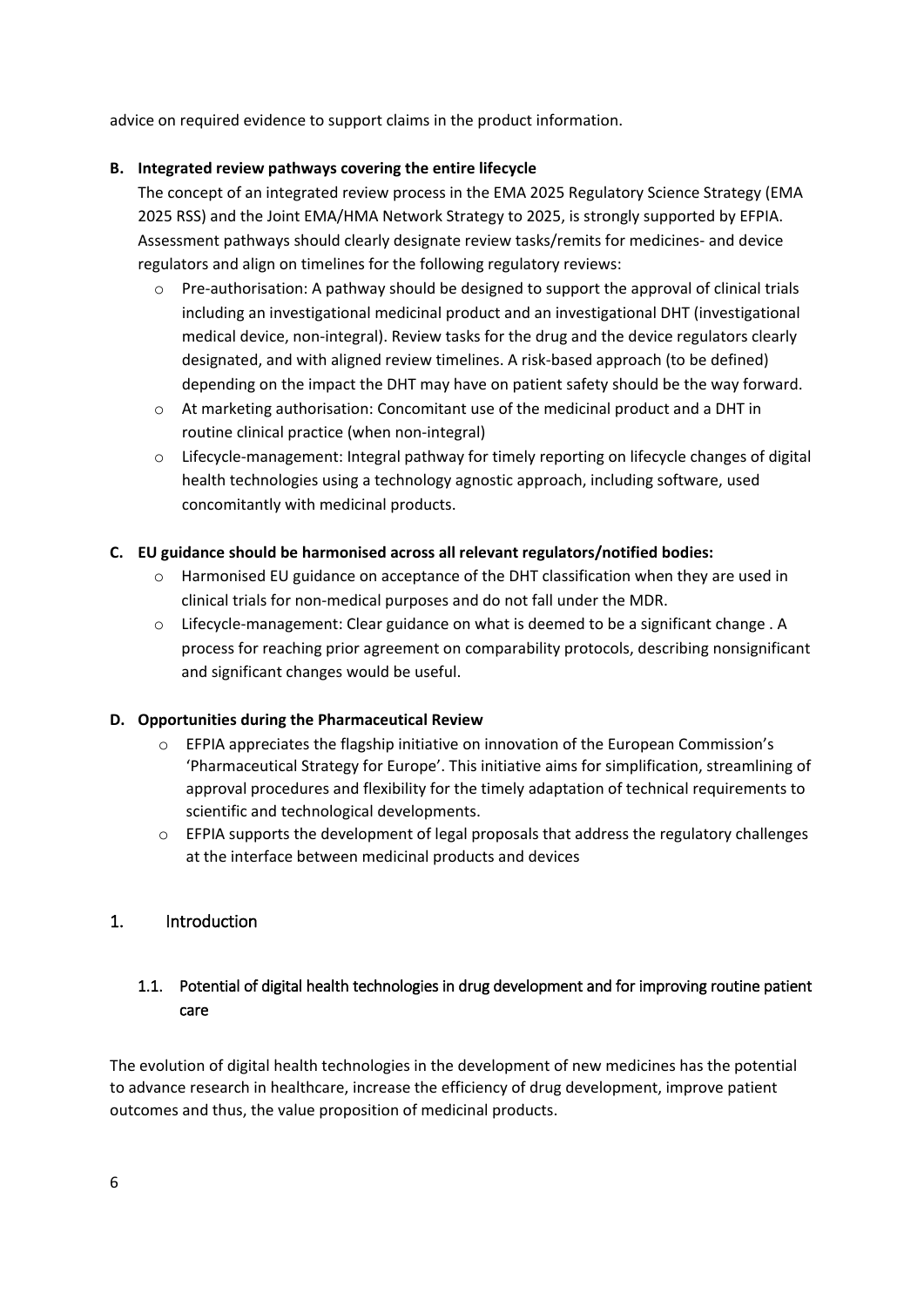There is an increasing desire to use digital health technologies throughout the total product lifecycle of medicinal products to both improve the accuracy of clinical trial endpoint measurements as well as to make the drug development process, both pre- and post-market, faster more efficient (e.g. Remote Decentralised Clinical Trials).

*Examples include remote continuous monitoring of clinically relevant parameters related to the medicinal product; support of patient enrolment in clinical studies; and tracking patient intake of a medicine to monitor treatment adherence.*

Digital health technologies (DHTs) offer the potential of more granular, objective and clinically meaningful data on the effectiveness of a medicine, can solve unmet measurement needs in specific conditions and allow to monitor patient treatment adherence in real-time.

*The reflection paper does not cover secondary use of electronic health data, e.g. electronic health records or qualification of digital measures or endpoints.* 

# <span id="page-6-0"></span>1.2. Different legal frameworks and regulatory pathways

Depending on the intended use and function of the DHTs used in healthcare, different legislative frameworks are applicable in the EU, with regulatory oversight provided by different bodies and competent authorities.

A recent US study found that the number of registered clinical trials featuring wearables, ingestibles, apps and other connected devices rose at a 34% compound annual growth rate between 2000 and 2017. While there were only eight trials registered in ClinTrials.gov in 2000, over 1,100 separate trials with a connected device could be identified in 2017 and 2018 (Marra et al).

For DHTs used as development tools, and according to the EMA Q&A Digital Technology (June 2020), EMA's remit is limited to the specific use of a methodology, considering the expected role of such technologies in the development, evaluation and ultimately use of medicines" (EMA, 2020). The overlaps between different frameworks (i.e. for medical devices and medicinal products) and stakeholders adds complexity for sponsors and manufacturers. They must find their way through different regulatory pathways with different authorities that are not well connected and may have different requirements.

The determination whether the DHT is a medical device (or not) must be made at the beginning of a development plan:

- Some DHTs based on their intended use may be classified as a medical device according to the EU Medical Device Regulation (MDR) (EU) 2017/745 as amended (see rule 11) or as In Vitro Diagnostics according to the EU In Vitro Diagnostic Regulation (IVDR) (EU) 2017/746 as amended (link to [EU infographic\)](https://ec.europa.eu/health/sites/health/files/md_sector/docs/md_mdcg_2021_mdsw_en.pdf).
- Others, such as integral, prefilled, single use drug delivery combinations incorporating a DHT may be classified as a medicinal product regulated under Directive 2001/83/EC, as amended (see Article 117, MDR 2017/745).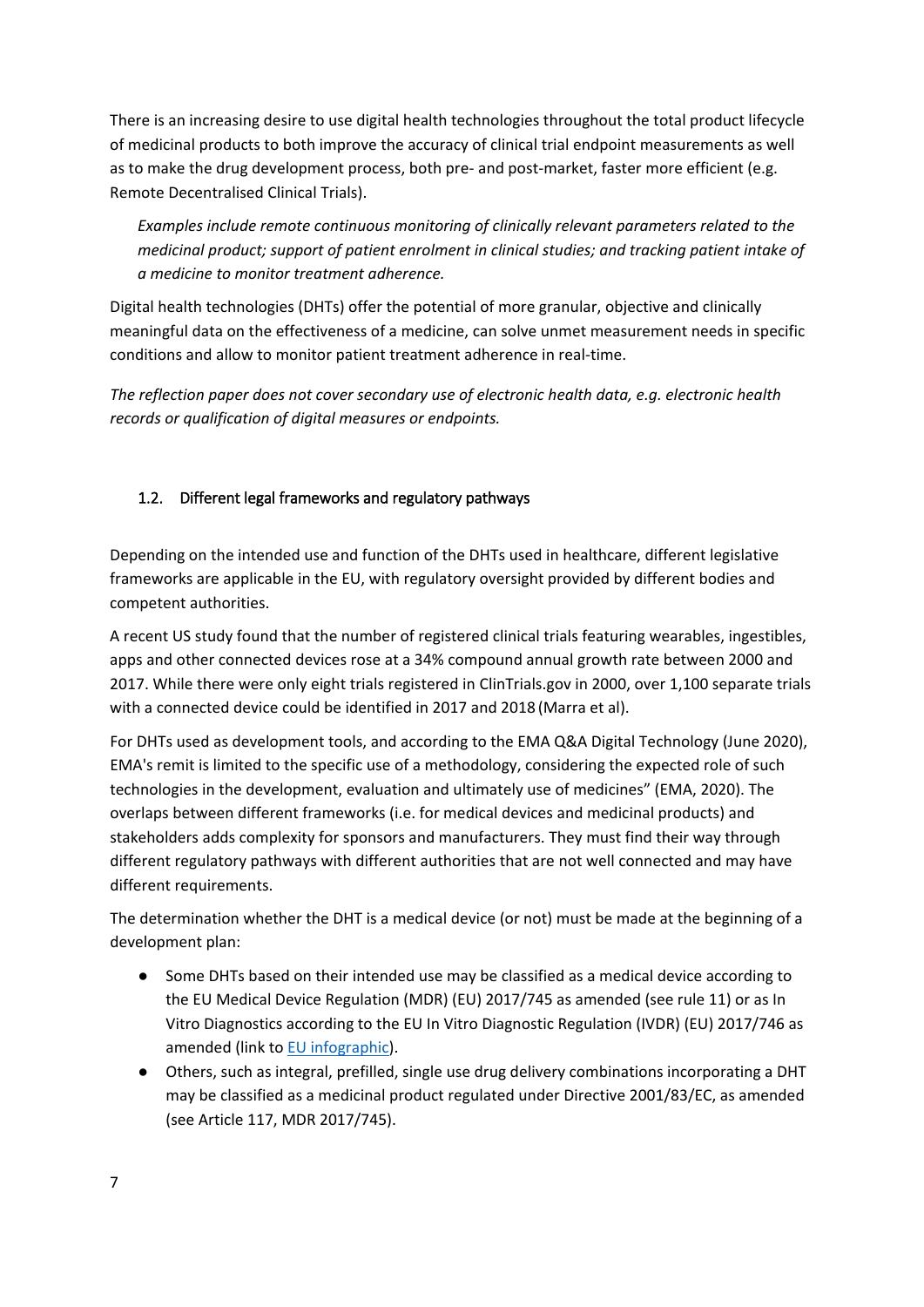- DHTs purely used in drug development that do not have a medical purpose or benefit for individual patients in the clinical trial, do not qualify as medical devices according to the definition of Article 2(1) of the MDR (EU) 2017/745 as amended
- Consumer-grade DHTs, although not covered by the MDR, will have to comply with other applicable requirements (e.g., ICH E6 (GCP) requirements if used as a development tool).

### <span id="page-7-0"></span>1.3. Different scenarios for CE-marking of MDSW and purpose of use

DHTs may consist of stand-alone software or combine software with hardware (e.g. a wearable sensor). As per the above, a medical device determination will have to be made.

### ● **The DHT does NOT qualify as a medical device.**

In this situation, the DHT does not have a medical purpose. *For example, a software app used by patients in a clinical trial for remote patient monitoring and not intended for treatment, diagnosis, mitigation, or prevention of disease or a condition.*

- **The DHT does qualify as medical device software under the MDR/IVDR.**  In this situation, additional considerations will determine the development pathway, like:
	- *1.* Does the DHT have a declaration of conformity/ CE mark per MDR and is the medical purpose in the clinical trial within the intended use of the MDSW?
	- *2.* Does DHT have a declaration of conformity / CE mark per MDR but the medical purpose in the clinical trial is outside of the intended use of the MDSW?
	- *3.* Dose the MDSW not have a declaration of conformity/CE mark per MDR (i.e., investigational medical device)?

### <span id="page-7-1"></span>1.4. New EU risk classification rule for MDSW

The applicability of the overall regulatory framework for medical device software based on its intended medical purpose is provided in Article 2(1) of the MDR 2017/745 and article 2(2) of the IVDR 2017/746. Annex VIII of the MDR lists applicable implementing and classification rules.

The Medical Device Coordination Group (MDCG) Guidance 2019-11 (on Qualification and Classification of Software in Regulation (EU) 2017/745 – MDR and Regulation (EU) 2017/746 – IVDR) states that "Medical device software is software that is intended to be used, alone or used concomitantly, for a purpose as specified in the definition of a "medical device" in the MDR or IVDR, regardless of whether the software is independent or driving or influencing the use of a device." Where a software does not fall under the definition of a medical device, or is excluded by the scope of the MDR, other European and/or national legislation may be applicable. Software that does not meet the definition of a medical device but is intended to be an accessory for a medical device, falls under the scope of the MDR.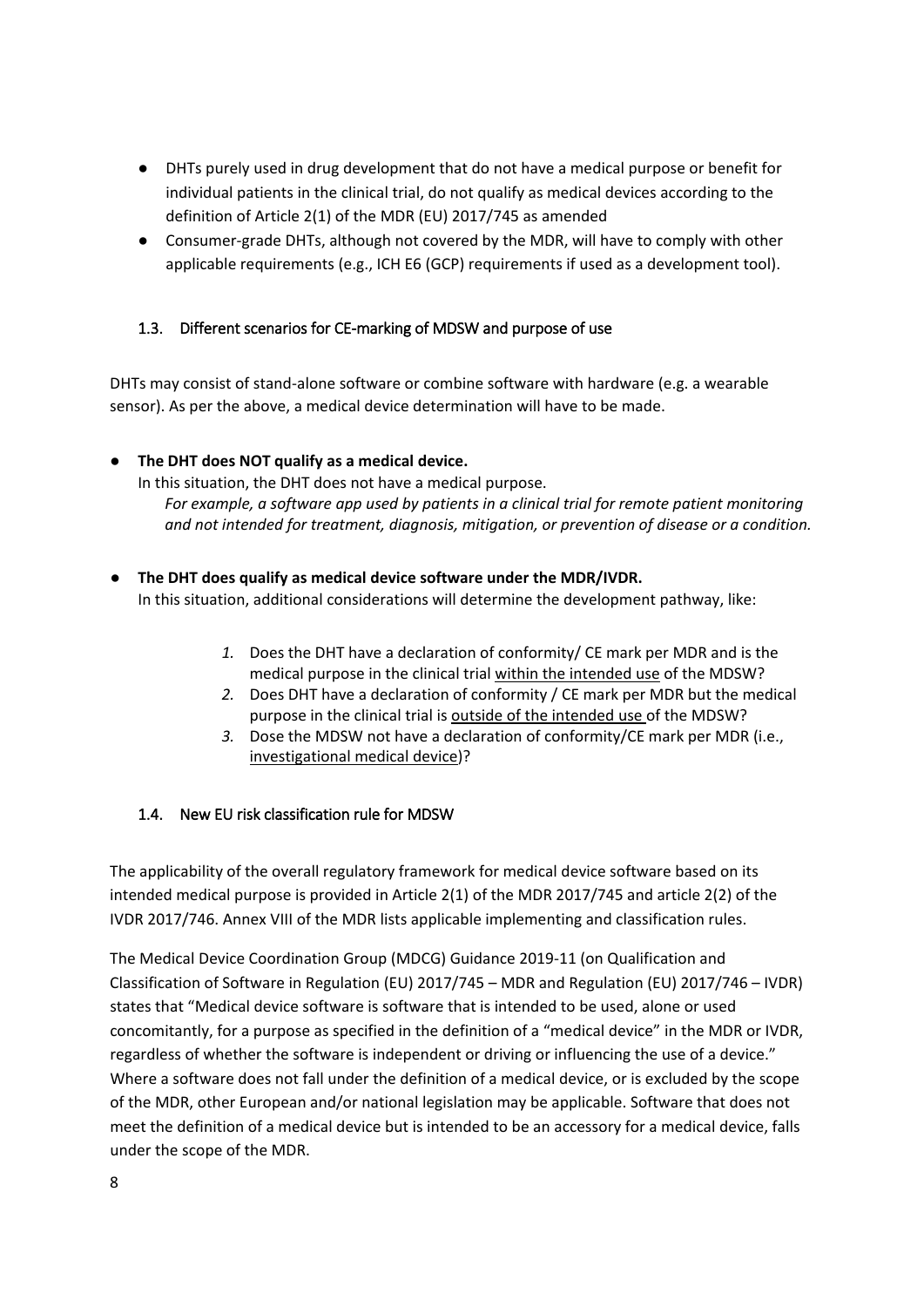The MDCG guidance details decision trees and interprets the applicability of classification rules (mainly MDR Annex VIII, Rule 11) for software. An overly strict interpretation of Rule 11 could become a significant barrier to innovation. There is a wide industry concern that Rule 11 could lead to a systematic upgrade from Risk Class I under the MDD to Class IIa under the MDR.

*For example, a simple software application that is used to help patients with diabetes manage their disease by tracking and trending their food intake, exercise and lifestyle activities, and blood glucose value is a class I medical device under the MDD but becomes a class IIa medical device under the MDR. It therefore requires a conformity assessment by a Notified Body prior to placing on the market.*

# <span id="page-8-0"></span>1.5. Combined scientific advice: Integrated technologies require an integrated and collaborative pathway

The present EFPIA reflection paper articulates the member companies' vision for a streamlined and well-defined pathway for DHTs to be used concomitantly with new medicinal products either as drug development tools or as medical device software, considering the rapidly evolving nature and scope of digital technologies.

The EMA 2025 RSS foresees the creation of an integrated evaluation pathway for the assessment of medical devices, in vitro diagnostics, and borderline products. Such integrated and collaborative evaluation and feedback pathway is welcomed as it would streamline approval processes in the light of rapid technological changes and address hurdles currently anticipated in the interplay of medicines and devices. However, it is unclear to what extent it can be achieved within the current legal framework.

In scope are digital health technologies that can be connected devices, digital applications and algorithms used concomitantly with a medicinal product which fall under the definition of a medical device or are used as drug development tools including consumer-grade tools. In some instance, several of these technologies might be used with the same medicinal product (e.g., connected device used concomitantly with an app to monitor adherence to a medicine). EFPIA intends to outline some of the key hurdles faced by developers and to propose a way forward.

# <span id="page-8-1"></span>2. The use of digital technologies during the clinical development

This section provides EFPIA reflections on different DHT clinical trial use cases. Sponsors may wish to include DHTs in clinical trial protocols for a range of different purposes. It might be as drug development tools (e.g., digital endpoints) or to be used concomitantly with the drug for a medical purpose (e.g., digital patient monitoring). Depending on the intended use of the software in the clinical trial and its status of registration, different regulatory pathways apply; different CTA submission requirements and different oversight by competent authorities are needed.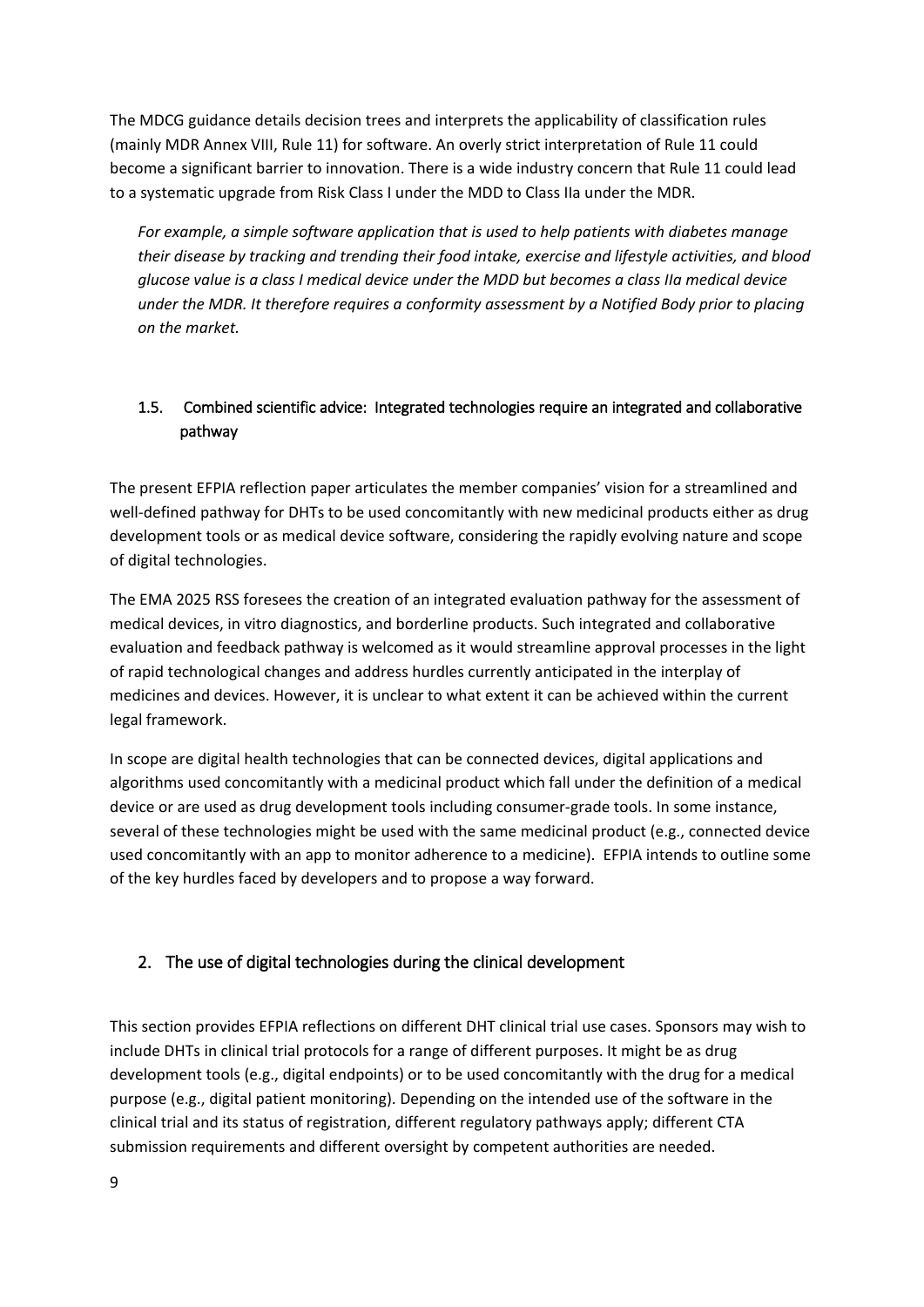As described in the introduction, a key question that sponsors must consider is whether the digital health technology qualifies as a medical device under the MDR/IVDR or not. Other considerations are whether this technology already has a CE mark / Conformity assessment according to MDR/IVDR or whether the sponsor company has the intention to put the digital health technology on the market (see section 2.3). The recent MDCG 2021-6 Guidance Regulation (EU) 2017/745 – Questions & Answers regarding clinical investigation includes in annex I a decision tree that provides some helpful considerations.

DHT tools used to measure a treatment effect, or to facilitate patient management in a clinical trial, do not necessarily qualify as medical devices. The below table is intended to orient the reader to the appropriate subsections by pointing to relevant section numbering. Section 2.1 deals with pure drug development tools that do not qualify as medical devices. It is of importance to note that the principles to ensure data integrity laid out here for the DHT measuring endpoint as laid out in section 2.1.2 are also applicable in cases where the DHT does qualify as medical device under the MDR.

Table 1. To guide the structure of the reflection paper, DHTs have been classified according to their intended use in the clinical trial and their legal status of registration at the time they are used in the trial. These are mapped to the sections of the paper that provide EFPIA points of view for each of these.

| Legal status of<br>registration of Digital<br><b>Health Technology</b><br>(DHT) | The DHT does not<br>qualify as a medical<br>device | A declaration of<br>conformity/CE mark<br>per MDR is available<br>and the medical<br>purpose is within<br>intended use of the<br><b>MDSW</b> | A declaration of<br>conformity/CE mark<br>per MDR is available<br>and the medical<br>purpose is outside of<br>the intended use of<br>the MDSW | The MDSW does not<br>have a declaration of<br>conformity/CE mark<br>per MDR (i.e.<br>investigational<br>medical device). |
|---------------------------------------------------------------------------------|----------------------------------------------------|----------------------------------------------------------------------------------------------------------------------------------------------|-----------------------------------------------------------------------------------------------------------------------------------------------|--------------------------------------------------------------------------------------------------------------------------|
| Intended purpose                                                                |                                                    |                                                                                                                                              |                                                                                                                                               |                                                                                                                          |
| DHT as a development<br>tool                                                    | section 2.1                                        |                                                                                                                                              |                                                                                                                                               |                                                                                                                          |
| <b>Medical Device</b><br>Software (MDSW)                                        |                                                    | section 2.2.1                                                                                                                                | Section 2.2.2                                                                                                                                 | section 2.3                                                                                                              |
| DHT + MDSW                                                                      |                                                    | section 2.2.1<br>+section 2.1<br>considerations*                                                                                             | Section 2.2.2<br>+section 2.1<br>considerations                                                                                               | section 2.3<br>+section 2.1.<br>considerations                                                                           |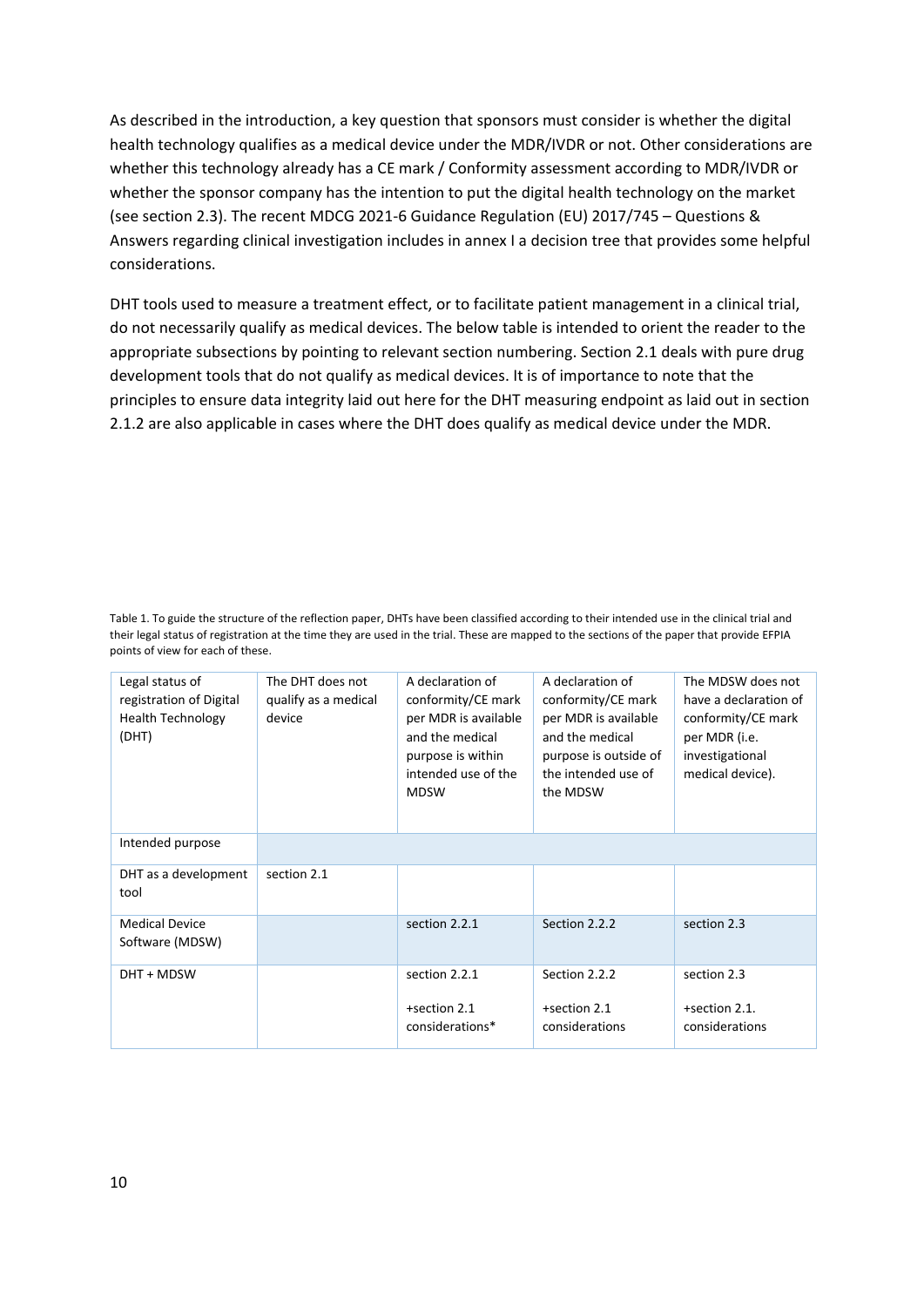# <span id="page-10-0"></span>2.1. A digital development tool that is not a medical device ('consumer grade')

The intended purpose of the digital health technology is only to assist in the development of the drug or support the patient journey throughout the trial. It does not meet the criteria to qualify as a medical device as per the MDR.

# <span id="page-10-1"></span>2.1.1. No expected impact on the future Marketing Authorisation Application

DHTs that are only used within the development of the drug, that do not fulfil the medical device definition and that do not affect the benefit/risk evaluation of the medicinal product (i.e. are not part of the MAA dossier) are frequently deployed.

#### *Some examples are:*

- o *Software that enables clinical communication and workflow including patient registration, scheduling visits, voice calling, and video calling (patient engagement tools or tools that facilitate remote data capture in Remote Decentralised Clinical Trials)*
- o *Digital measures not used in benefit/risk evaluation, including to support patient screening or to provide data to involve early phase drug development.*
- o *Software that monitors performance or proper functioning of a device for the purpose of servicing the device, (e.g., software that monitors x-ray tube performance to anticipate the need for replacement), or software that integrates and analyses laboratory quality control data to identify increased random errors or trends in calibration on IVDs.*
- o *Software that provides parameters that become the input for MDSW is not a medical device if it does not have a medical purpose. For example, a database including search and query functions by itself or when used by MDSW.*

*EFPIA point of view:* When including these DHTs in clinical trials, the sponsor must respect standard requirements for data privacy, patient consent, and security for clinical trials. Furthermore, a safe use of the technology by the patient and other safety considerations must be considered. Safety of usage, cybersecurity aspects and data integrity considerations are usually covered by specific company measures, such as the implementation of EU GMP Annex 11 'Computerized systems' and Annex 15 'Qualification and Validation. 'No specific regulatory pathway related to the specific use in clinical trials is otherwise needed.

### <span id="page-10-2"></span>2.1.2 An impact on the future Marketing Authorisation Application can be expected

As DHT development tools continue to evolve, ways of measuring endpoints will also evolve. The digital tools have the potential to offer measures that are more granular, and that can accurately and objectively reflect the patient experience over time. Furthermore, they can offer new ways of measuring health aspects that are more meaningful to patients. Finally, they allow for remote data collection, which is becoming ever more necessary. Therefore, it is important to consider how to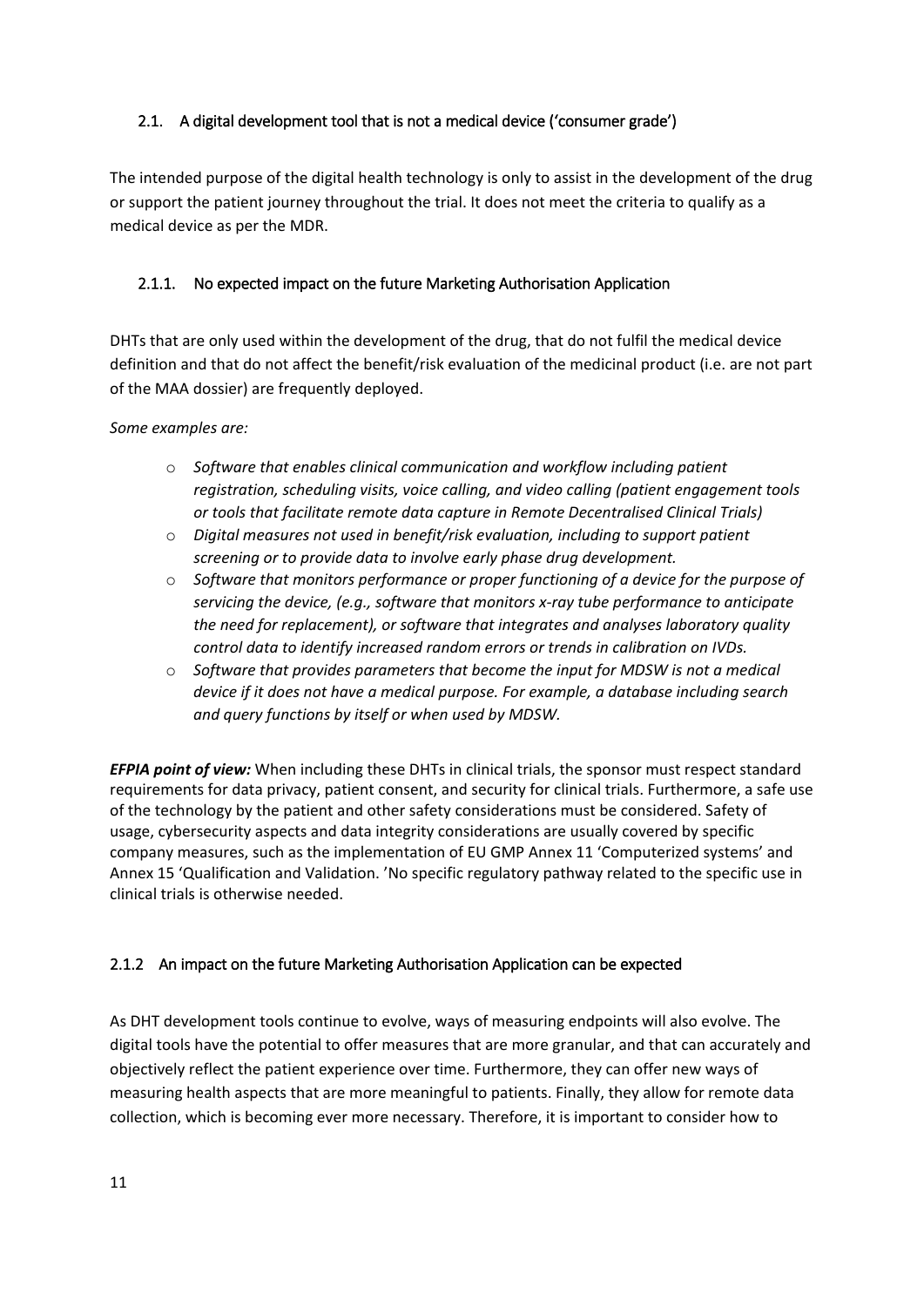develop, validate, review, and align on data collection using a novel digital endpoint, while demonstrating clinical meaningfulness.

*An example of digital endpoint is the Stride Velocity 95 Centile endpoint qualified in Duchenne's Muscular Dystrophy derived from digital health technologies (e.g., ActiMyo wearable device), EMA/CHMP/SAWP/178058/201. Further examples are contained in the Digital Medicine Society Library on digital endpoints used in clinical trials.*

In the recently published Questions and Answers: *Qualification of digital technology-based methodologies to support approval of medicinal products*, EMA notes that for (electronic) clinical outcome assessment (eCOA), content validity, construct validity, reliability, and sensitivity to change should be discussed prior to regulatory filing in a qualification procedure. Sponsors may want to discuss with the EMA whether and how these concepts apply to the use of a particular DHT development tool within a drug development program.

*EFPIA point of view:* It will be important to develop collaborative platforms with technology companies, regulators, notified bodies, sponsors, academic investigators, and patients as key stakeholders of the development and validation of novel digital endpoints. A continuous, iterative dialogue between the sponsors, competent authorities for devices and medicines will be needed during the development of novel digital endpoints. The legal framework should in the future allow notified bodies to take part in that dialogue.

The recommendations of ICH E6 Good Clinical Practices (GCP) on validation of "computerised systems" as well as the required standards of data privacy and cybersecurity, should be the basis to prove the acceptance for digital health technology tools used for regulatory decision making. In addition, the DHT should have evidence to ensure reliability and accuracy of the raw data collected. The sponsor also must consider patient safety and usability aspects as well the potential additional burden the use of the tool puts on patients. Once the DHT is validated and computer-system validation compliant, the standard endpoint validation criteria, as noted in the paragraph below, apply for the measure derived from the DHT.

Evaluation of technical aspects and analytical validation of the DHT itself may require development of further expertise at EMA or input from other relevant stakeholders, such as medical device authorities or notified bodies (either separately or in a parallel consultation with EMA) (see EMA Q&A), regardless of the regulatory status of the DHT in relation to MDR/IVDR. Early integrated/joint discussion regarding the data generation by digital health technology to gain alignment regarding the acceptability of the endpoint for MAA using the scientific advice and/or qualification advice, as appropriate, are considered key, provided the relevant technical experts are included in these conversations. The notified body to be involved in the discussion to provide reassurance on the functionality of the technology used to determine the endpoint as part of this discussion,

For Clinical Trial Applications (CTAs), there should be harmonisation (e.g., through guidance) across the EU regulatory network regarding the acceptance of the DHT classification and validation (when they are used in clinical trials for non-medical purposes and are not medical devices).

Finally, a more flexible, timely and iterative endpoint qualification procedure would be welcomed to accommodate the agile development of software and ensure the endpoint qualification can be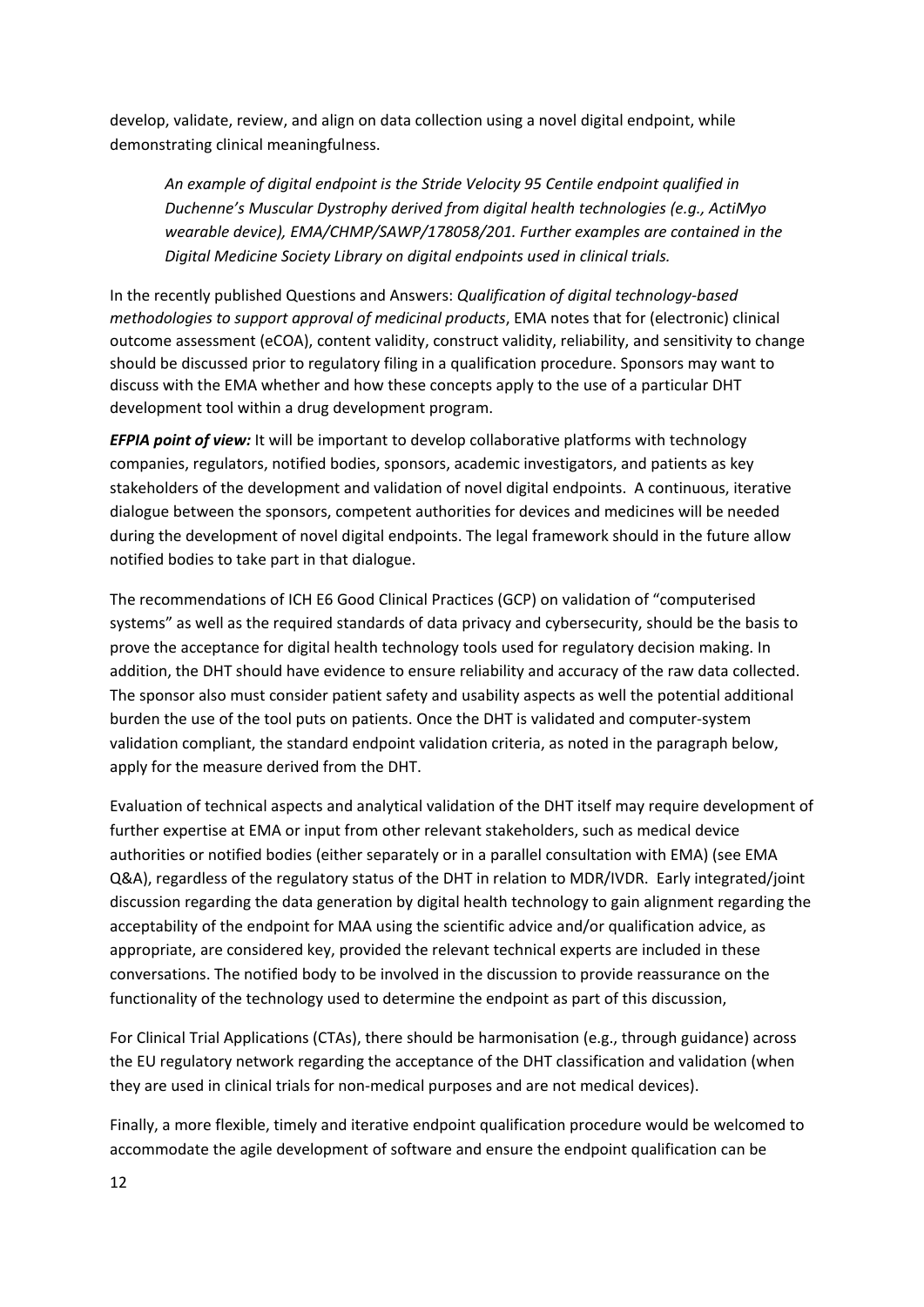achieved before the pivotal trial is conducted, in cases where the sponsor intends to seek qualification and endpoint development and the medicinal product development are conducted in parallel.

# <span id="page-12-0"></span>2.2. The digital health technology tool is a medical device

This section covers the EFPIA point of view for DHTs that are used in drug clinical trials to impact the medical outcome (and therefore may pose more risk) and qualify as a medical device based on their intended use.

These DHT may be used simultaneously as development tools and MDSW (e.g. trial enrichment or diagnostic purpose that has an impact on patient inclusion, or MDSW that also collects digital endpoint data). In these cases, the considerations in section 2.1.2 regarding ICH E6 (GCP) compliance, verification and analytical validation need to be considered. Furthermore, content validity, construct validity, reliability, and sensitivity to change must be proven as part of the medical device development and CE marking.

# *Some examples are:*

- o *DHT that allows a smartphone to view images obtained from a magnetic resonance imaging (MRI) medical device for diagnostic purposes to Computer-Aided Detection (CAD) software that performs image post-processing to help detect breast cancer.*
- o *DHT that is intended for diagnosis of a condition, such as using the tri-axial accelerometer that operates on the embedded processor on a consumer digital camera.*
- o *DHT that is intended to be used as a predictive biomarker of a disease is used for drug clinical trial enrichment in phase III clinical trials.*

# <span id="page-12-1"></span>2.2.1. The medical purpose in the trial falls within the intended use of the medical device

In cases where the DHT is regulated as a medical device and already bears a CE mark as result of a completed conformity assessment, the study sponsor may obtain clinical trial authorisation to use the DHT (assuming in accordance with its intended use) in a clinical study of a medicine through the normal clinical trial authorisation process, involving a competent authority and an ethics committee.

Sponsors should be aware that the use in the clinical trial may bring different risks to the patients as compared to use in day-to-day clinical practice, a respective risk analysis should be conducted.

The EMA Q&A on digital technologies highlights the need to discuss the context of use upfront of a submission to a competent authority.

*EFPIA point of view:* When the use of a digital heath technology is consistent with the existing declaration of conformity/CE mark covering the intended use and the user group within the clinical trial, no additional validation of the measurement tool supporting the drug clinical trial is to be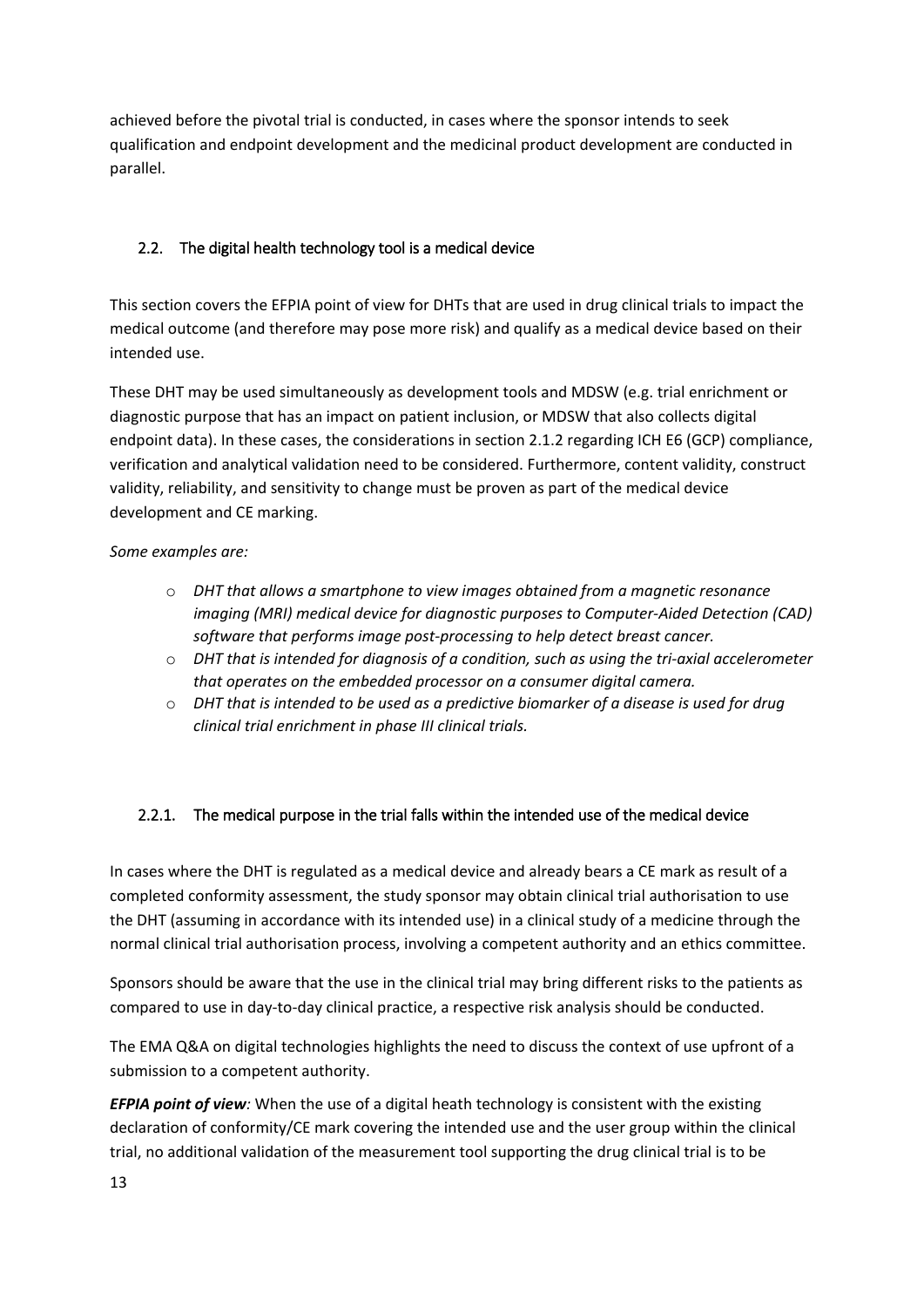provided as evidence of safety and performance to the competent authority. The need for validation of the endpoint itself is to be considered by EMA. The use of DHT and the digital component in the trial should be described in the CTA. Hence, the competent authority as well as the ethics committee will be informed about the approach.

# **2.2.2. The medical purpose in the trial does falls outside the intended use of the medical device**

There may be DHT uses strictly speaking beyond the declaration of conformity, yet consistent with how the digital device is intended to be used in broader terms.

*An example might be a non-invasive wearable (e.g. measuring gait speed) that has a CE mark for a specific age range, but the use case may include people somewhat outside the age range.* 

The use of digital health technologies in research and development which is outside the scope of a current CE marking should follow a risk-based approach. For instance, a DHT is capturing data related to a validated primary endpoint and it would not be used by patients in the clinical setting/in real life. The sponsor should perform a risk assessment to evaluate the risk to the new user group (e.g. adult users only vs. adult and teenage populations) and present this analysis as part of the CTA package. The risk of use in this example might pose minimal risk to the user and the data as the DHT would be used in a manner consistent with the CE mark.

*EFPIA point of view:* no further investigations are warranted if the following conditions are met:

- minimal risk to the users and:
- assuming the data would be collected in a manner consistent with the intended use of the CE-Marking and:
- the justification of a risk-based CTA approach for the investigational medicinal product would align to the overall approach to QMS requirements/Good Clinical Practices (GCP) in clinical research and development.

The identified risk level would determine the need for further clinical investigations. EFPIA believes that this is in the spirit of Article 74 of the EU MDR on clinical investigations regarding devices bearing the CE marking.

# <span id="page-13-0"></span>2.3 The digital health technology qualifies as an investigational medical device

If the DHT meets the definition of a medical device but does not yet bear a CE mark, or in cases where the sponsor would like to use the device clearly outside of the intended use covered by the CE mark, the DHT has to be considered an investigational medical device. In such a case, the regulatory burden due to parallel protocols and submissions to CTIS (Clinical Trials Information System) and EUDAMED (EUropean DAtabase on MEdical Devices) increases significantly and communication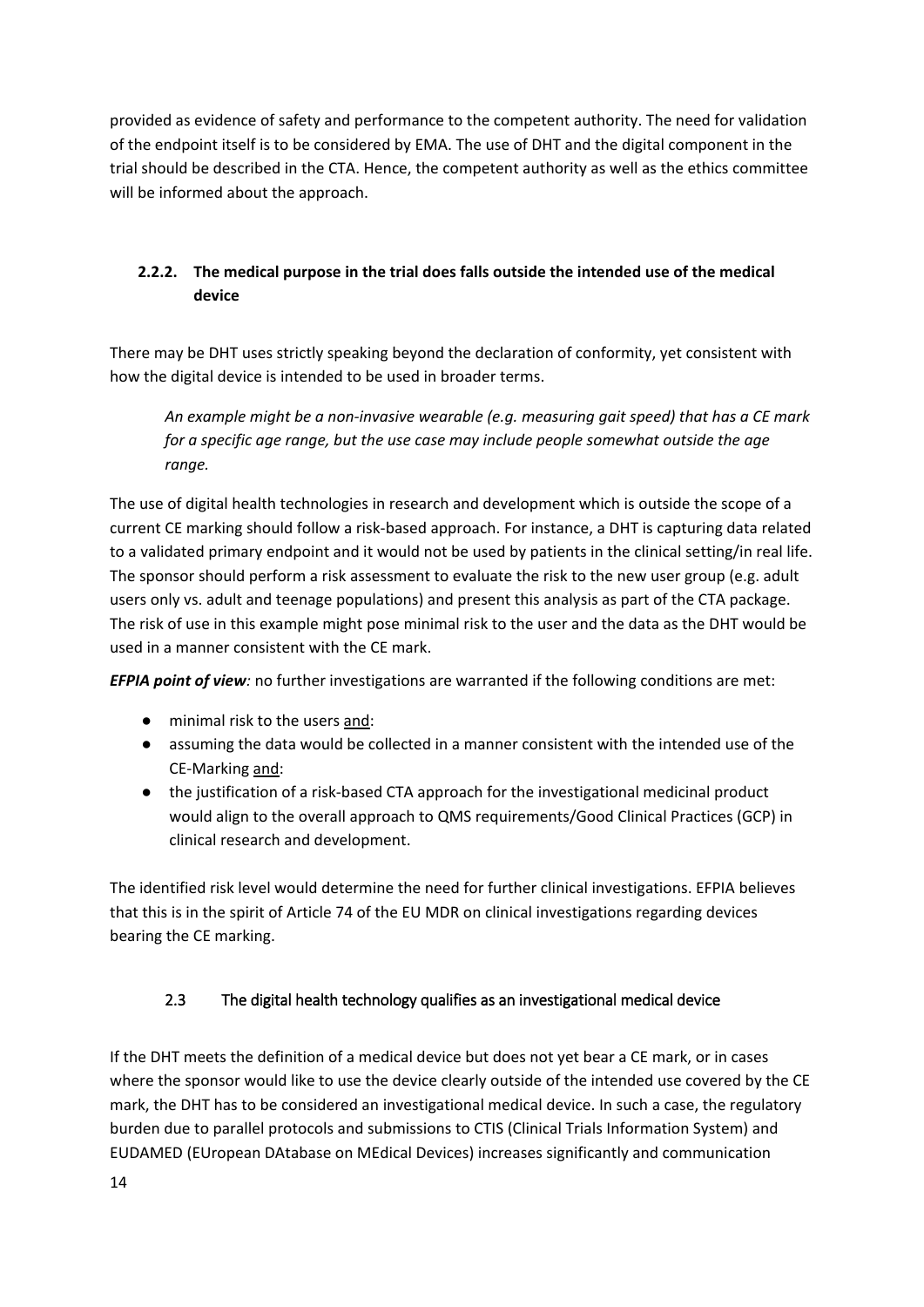between the different regulatory pathways/stakeholders are not currently covered in existing regulations or guidance.

The Clinical Trials Regulation (CTR) (EU) 536/2014 only requires notifying in the CTA cover letter any medical devices which are to be investigated in the clinical trial, but which are not part of the investigational medicinal product(s) (see Annex IB of CTR.

From what we understand, the CTIS will not provide an interface with EUDAMED. According to Article 33(2e) of the MDR, all clinical investigation applications must be submitted to the EUDAMED database; Article 73(2) of the MDR foresees interoperability between EUDAMED and CTIS. Article 78 (7) of the MDR provides for future implementing acts by the European Commission to cover concomitant clinical investigations of medical devices and medicinal products. According to MDR Annex XV, the medical device application form must reference to the official registration number of the drug clinical trial in case the device application is submitted in parallel with an application for a clinical trial in accordance with Regulation (EU) 536/2014. For medical device development, conformance with ISO and QMS design control principles is required.

*EFPIA point of view:* The use of non-CE marked DHTs that qualify as medical devices (e.g. used for a medical purpose in the trial) should be based on an individual risk assessment. It should consider the specific intended use within the clinical trial, the user group and the conformity of the device with the MDR General Safety and Performance Requirements should be proven and documented by the CTA applicant comparable to a design-control process for a medical device of a corresponding risk classification.

# *An example might be a new wearable sweat sensor for glucose monitoring to guide dosing of an investigative medicinal product*

For the EU to remain a competitive place for innovation, regulatory burden and timelines for CTAs should be reduced. In the case of a concomitant use of an investigational medical device (e.g. MDSW) and investigational medicinal product, consideration should be given to a combined study protocol and a single CTA (meeting Regulations (EU) 536/2014 and (EU) 2017/745, as amended). Integrated consultation platforms should be available for early dialogue.

Explorative use of DHTs in early stage clinical trials should not qualify the DHTs as investigational medical devices, even though they may otherwise meet medical device criteria. The exploratory data generated will not be used for the clinical evaluation of the DHT. Moreover, the DHT is not being tested for a medical purpose within the trial and has no impact on the participants' medical treatment. However, the exploratory use should be described within the study protocol for the investigational medicinal product.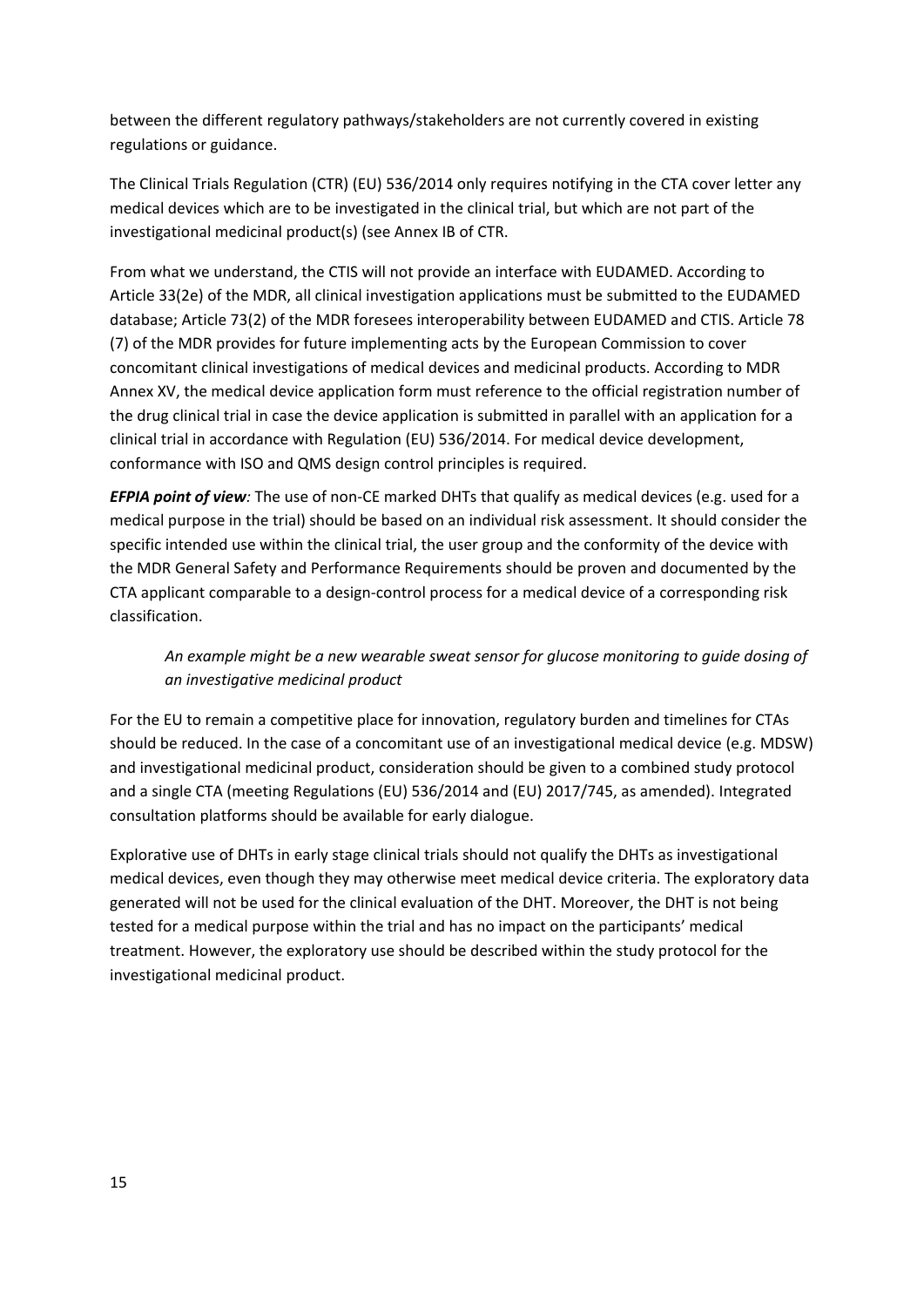# **3. Development of a drug and a digital device for intended to be marketed together for concomitant use (e.g. connected products)**

# <span id="page-15-0"></span>3.1 Evidence generation (development phase)

The intention of the sponsor may be to develop a medicinal product and a digital health technology (e.g. MDSW) for concomitant use. The concomitant use would be reflected in the product information. There is in this new scenario a strong need for regulatory guidelines from the EMA and the NCAs. Prior to designing clinical trial protocols (ultimately in support of a co-labelling claims) sponsors need to understand what the general expectations for the concomitant use of medicinal products are and MDSW. Currently, sponsors can only learn about these expectations through product-specific meeting requests.

*An example is a software application that monitors respiratory symptoms or glucoses levels and notifies the patient to increase or decrease dosage of their medicine, where the labelling of that medicine specifically requires the patient use the software to adjust their dosage.*

The concept of generating claims for the concomitant use of digital health technology and medicinal products is a new area of regulatory science. The methodologies best suited to substantiate such claims are yet to be defined. However, we do not believe the evidence burden should be fundamentally different from other labelling claims. Pertinent unknowns include the degree of DHT validation required and the design of clinical trials.

In the recently published Questions and Answers: '*Qualification of digital health technology-based methodologies to support approval of medicinal products'*, EMA clarifies that any digital health technology that can be expected to impact, even potentially, on the benefit-risk assessment of an MAA will be subject to regulatory review and hence, sponsors are advised to seek early input from regulators by using the tool of qualification assessment.

However, more detailed guidance and multidisciplinary expert exchange platforms are required. Specifically, guidance should address what data would be required to support statement in the labelling on the compatibility and the clinical relevance (e.g., improving adherence) to be included in the medicine and its companion device labels i.e., Product information/Patient leaflet and Instructions for Use.

# <span id="page-15-1"></span>3.2. Approval pathways

Approval pathways have not yet been defined. Although the recent EMA *'Questions and answers: Qualification of digital technology-based methodologies to support approval of medicinal products'* highlights qualification advice as appropriate to obtain agency feedback on a new technology during development, it remains unclear how the conformity assessment of the digital health technology (e.g. a MDSW) will be handled in parallel to the approval process of the medicinal product.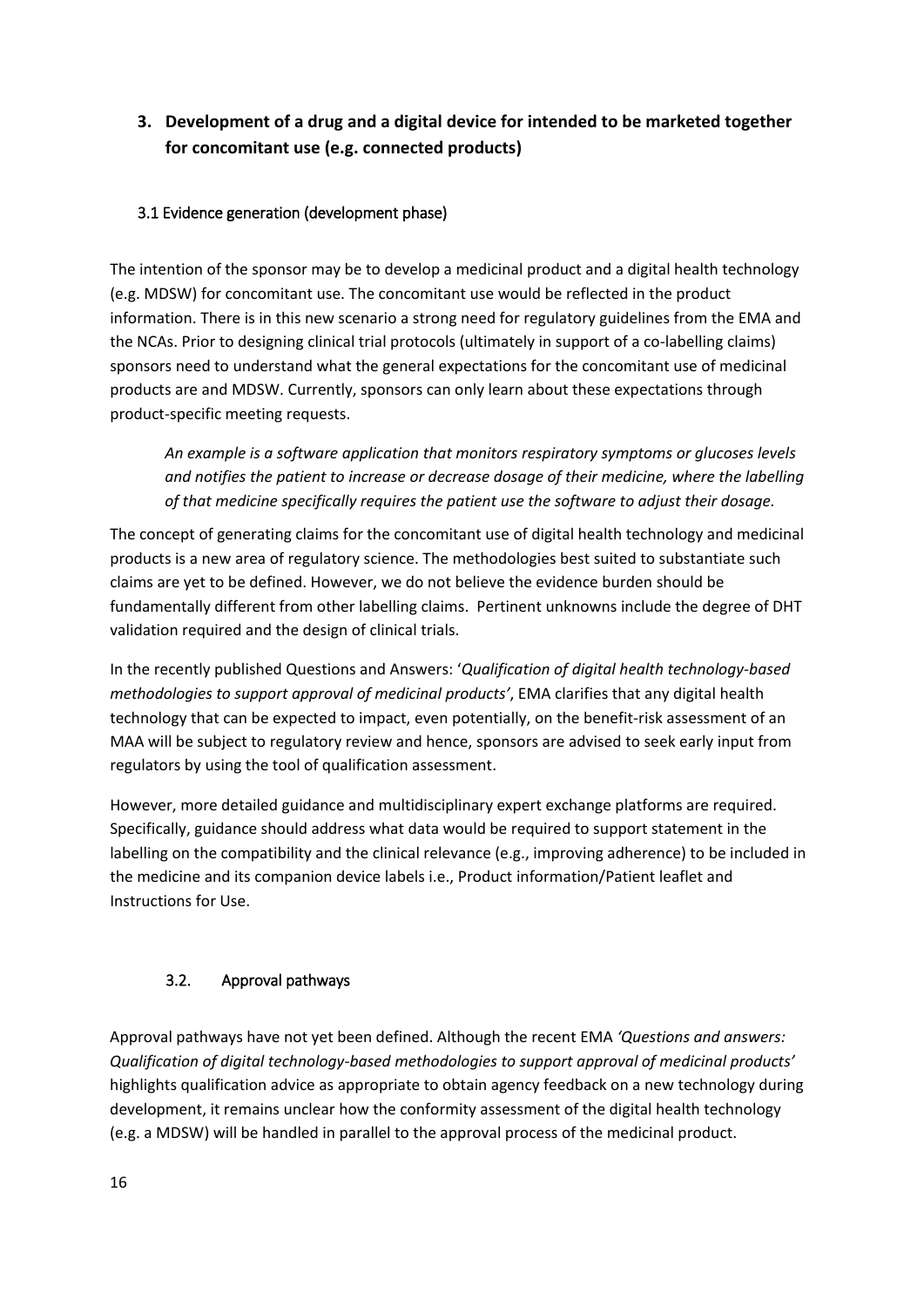*EFPIA point of view:* Clarification on the steps and interactions between authorities to achieve colabelling claims will be needed. The conformity certification for the digital health technology, depending on classification, will be performed by a notified body or via a self-declaration of conformity by the manufacturer (Class I devices). Early alignment between the notified body and competent authority regarding the evidence generation for medicinal product and the concomitantly used digital health technology will be necessary. This in order to gain alignment regarding the acceptability of the generated data package for the MAA in addition to the declaration of conformity. As platforms for these early dialogues, the Innovation Task Force, scientific advice, and qualification advice could be suitable. A prerequisite will be that the right technical expertise (e.g. software) will be able to participate. Notified body representatives, or expert representatives from the national, supervisory, competent authorities, should be part of such integrated platform. In alignment with the EMA 2025 RSS, an integrated review process is supported by EFPIA. Certain enabling amendments to the legal framework might be required.

# <span id="page-16-0"></span>3.3. Life-cycle management of co-labelled products

Life-cycle management differs significantly between medicinal products and DHTs and there is therefore potential for mismatch. A DHT can be expected to undergo numerous incremental improvements during its lifecycle, including updates to operational systems for connected devices. These changes can and must be implemented quickly. The MDCG Guidance on significant changes should be considered. Lifecycle changes for medicinal products currently take much longer. The latter review timelines, classification and requirements are detailed in the Variation Regulation 1234/2008 and respective Variation Classification Guidance.

The future classification of software as outlined by MDR (Annex VIII, rule 11) ranges from Class I to Class III. However, it is likely that most digital health technologies will fall into Class IIa (software intended to provide information which is used to take decisions with diagnosis or therapeutic purposes, or software intended to monitor physiological processes). For this class, prior approval changes need to be submitted to the notified body (MDR Annex X: change to the approved type or of its intended purpose and conditions of use).

*EFPIA point of view:* Regulatory reporting requirements for lifecycle changes of digital health technologies, including software, used concomitantly with medicinal products should in principle be determined by their potential to impact the associated benefit-risk for the patient and should be done using a tool/technology-agnostic approach that takes into account updates to algorithms. The framework should also be evidenced-based with the required evidence depending on each case and component quest. The overall impact of the technology change (e.g. data capture, data processing, data architecture, performance, etc.) needs to be evaluated from the standpoint of user interface and data visualization with respect to patient safety.

In case neither treatment decisions, nor the benefit-risk of the medicinal product, is impacted by the digital health technology or software update, there should be no need to notify the competent authority. However, if a technical change or software update does (or may) impact on treatment decisions or the overall benefit-risk of the medicinal product, a procedure for notification of, and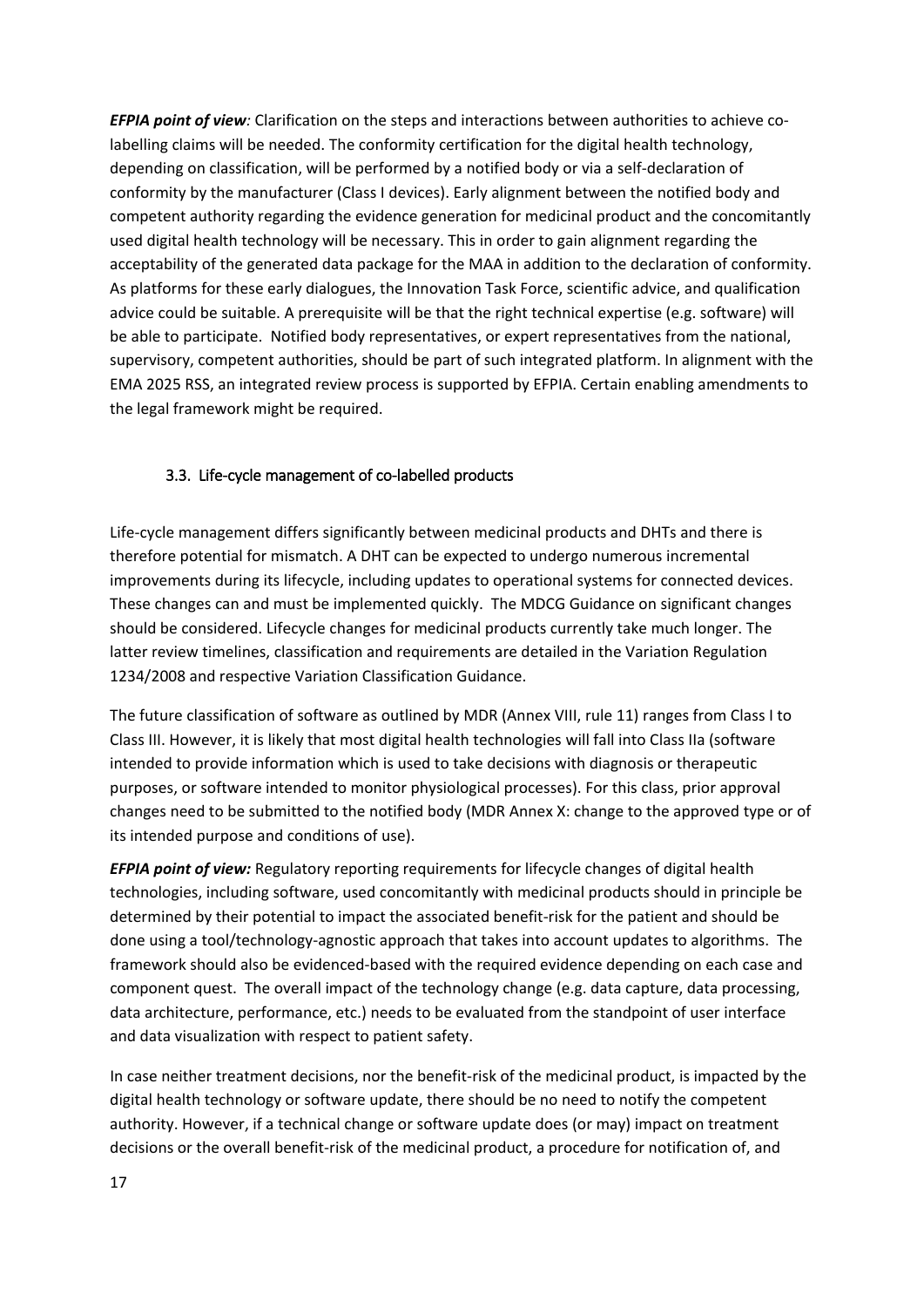review by, the concerned notified body and the competent authority for medicinal products must be established. A significant change to the DHT may have to be reviewed by the notified body as a prior to implementation and timely notification of the competent authority for medicinal products. Only significant changes should in EFPIA's view be notified to the competent authority, and clear guidance on what is deemed to be a significant change should therefore be established. It is worth noting that in Europe, there are at present no variation categories for significant DHT changes.

An agreement of an upfront comparability protocol outlining nonsignificant and significant changes would be useful. A good example of this in practice is the US FDA's 'Predetermined Change Control Plan' for machine-learning and artificial intelligence. Such an approach enables pre-review of anticipated changes to streamline their implementation post-market. A well-defined integral regulatory procedure is needed for digital health technology lifecycle changes. The respective roles and responsibilities of notified bodies and competent authorities must be clear, and the procedure must accommodate the fast-technological evolution of digital health technologies.